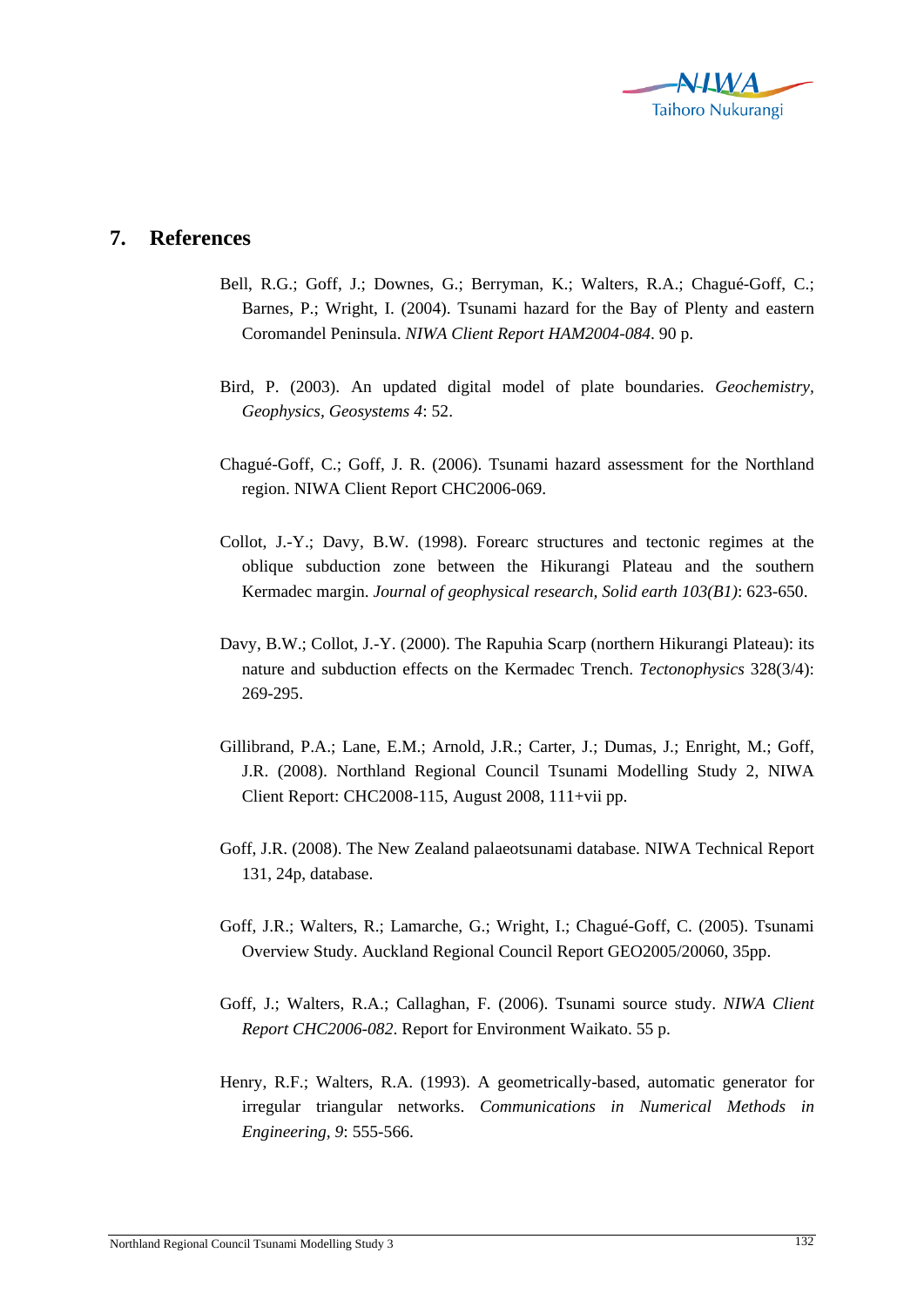

- ITDB/PAC (2004). Integrated Tsunami Database for the Pacific. Version 5.12 of December 31 2004. CD-ROM, Tsunami Laboratory, ICMMG SD RAS, Novosibirsk, Russia.
- Lane, E.M.; Walters, R.A.; Arnold, J. (2007). Northland Regional Council Tsunami Modelling Study 1. *NIWA Client Report CHC2007-109*. 86 p.
- Nichol, S.; Goff J.R.; Regnauld, H. (2004). Sedimentary evidence for a regional tsunami on the NE coast of New Zealand. *Geomorphologie: Relief, Processus et Environnement 1*: 35-44.
- Nichol, S.L.; Lian, O.B.; Carter, C.H. (2003). Sheet-gravel evidence for a late Holocene tsunami run-up on beach dunes, Great Barrier Island, New Zealand. *Sedimentary Geology 155*: 129-145.
- Okada, Y. (1985). Surface deformation due to shear and tensile faults in a half-space, *Bulletin of the Seismological Society of America 75*: 1135-1154.
- Pacheco, J.F.; Sykes, L.R.; Scholz, C.H. (1993). Nature of seismic coupling along simple plate boundaries of the subduction type. *Journal of Geophysical Research 98:* 14133-14139.
- Pearce, S. (2006) Sedimentary record of palaeotsunami from two backbarrier wetlands, east coast Northland. Unpublished MSc thesis, University of Auckland, SGES, 115pp.
- Reyners, M. (1998). Plate coupling and the hazard of large subduction thrust earthquakes at the Hikurangi subduction zone, New Zealand, *New Zealand Journal of Geology and Geophysics 41:* 343-354.
- Sadek, E.A. (1980). A scheme for the automatic generation of triangular finite elements. *International Journal of. Numerical Methods in Engineering 15*: 1813- 1822.
- Staniforth, A.; Côté, J. (1991). Semi-Lagrangian integration schemes for atmospheric models - a review. *Monthly Weather Review 119*: 2206-2223.
- Walters, R.A. (2005). A semi-implicit finite element model for non-hydrostatic (dispersive) surface waves. *International Journal for Numerical Methods in Fluid*. *49*: 721–737.